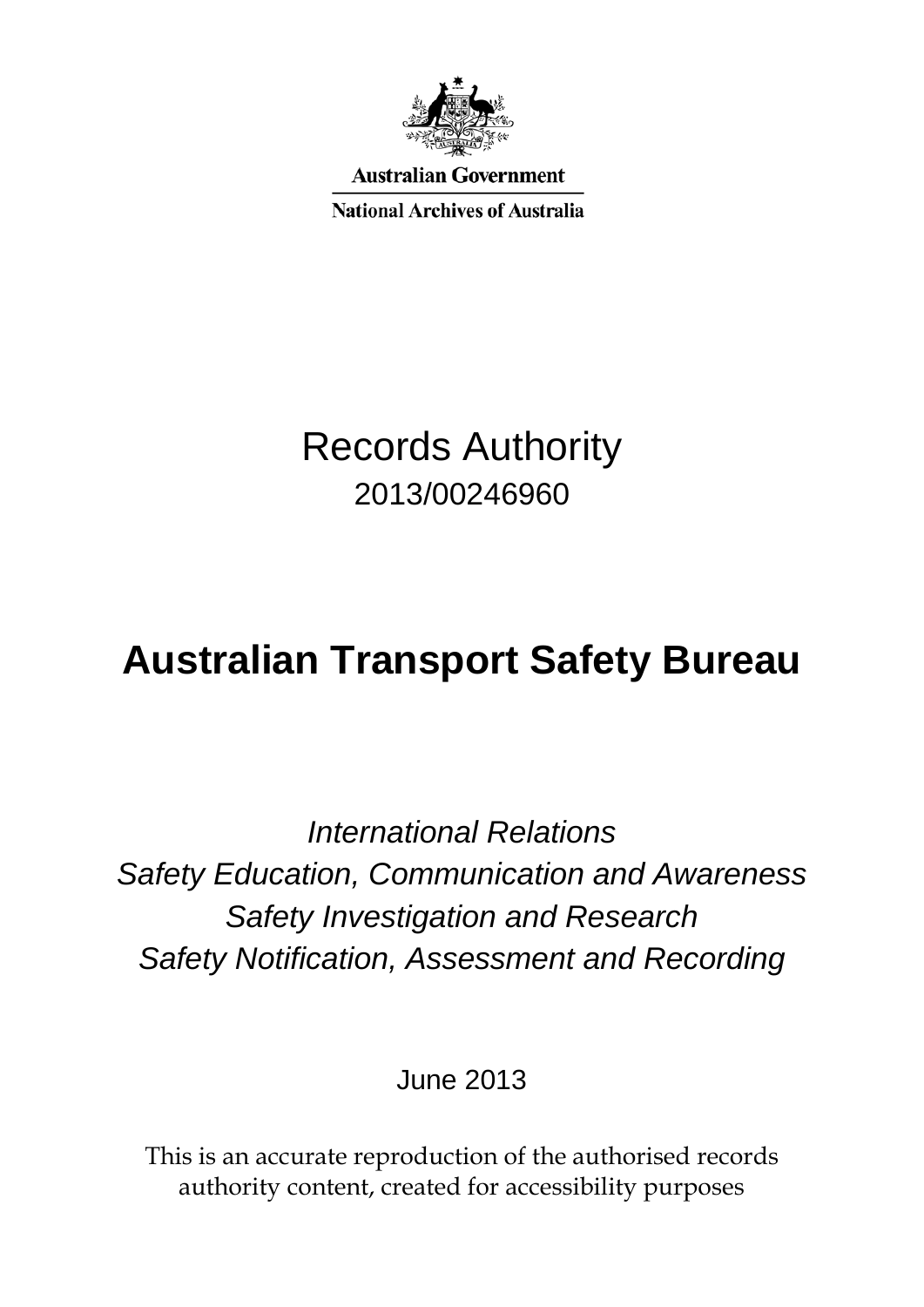#### **CONTENTS**

|                                                                | $\overline{\mathbf{3}}$ |
|----------------------------------------------------------------|-------------------------|
|                                                                |                         |
|                                                                | 4                       |
|                                                                |                         |
|                                                                |                         |
| SAFETY EDUCATION, COMMUNICATION AND AWARENESS 8                |                         |
|                                                                | 10                      |
| SAFETY NOTIFICATION, ASSESSMENT & RECORDING __________________ | 13                      |

© Commonwealth of Australia 2013

This work is copyright. Apart from any use as permitted under the *Copyright Act 1968,* no part may be reproduced by any process without prior written permission from the National Archives of Australia. Requests and inquiries concerning reproduction and rights should be directed to the Publications Manager, National Archives of Australia, PO Box 7425, Canberra Mail Centre ACT 2610, Australia.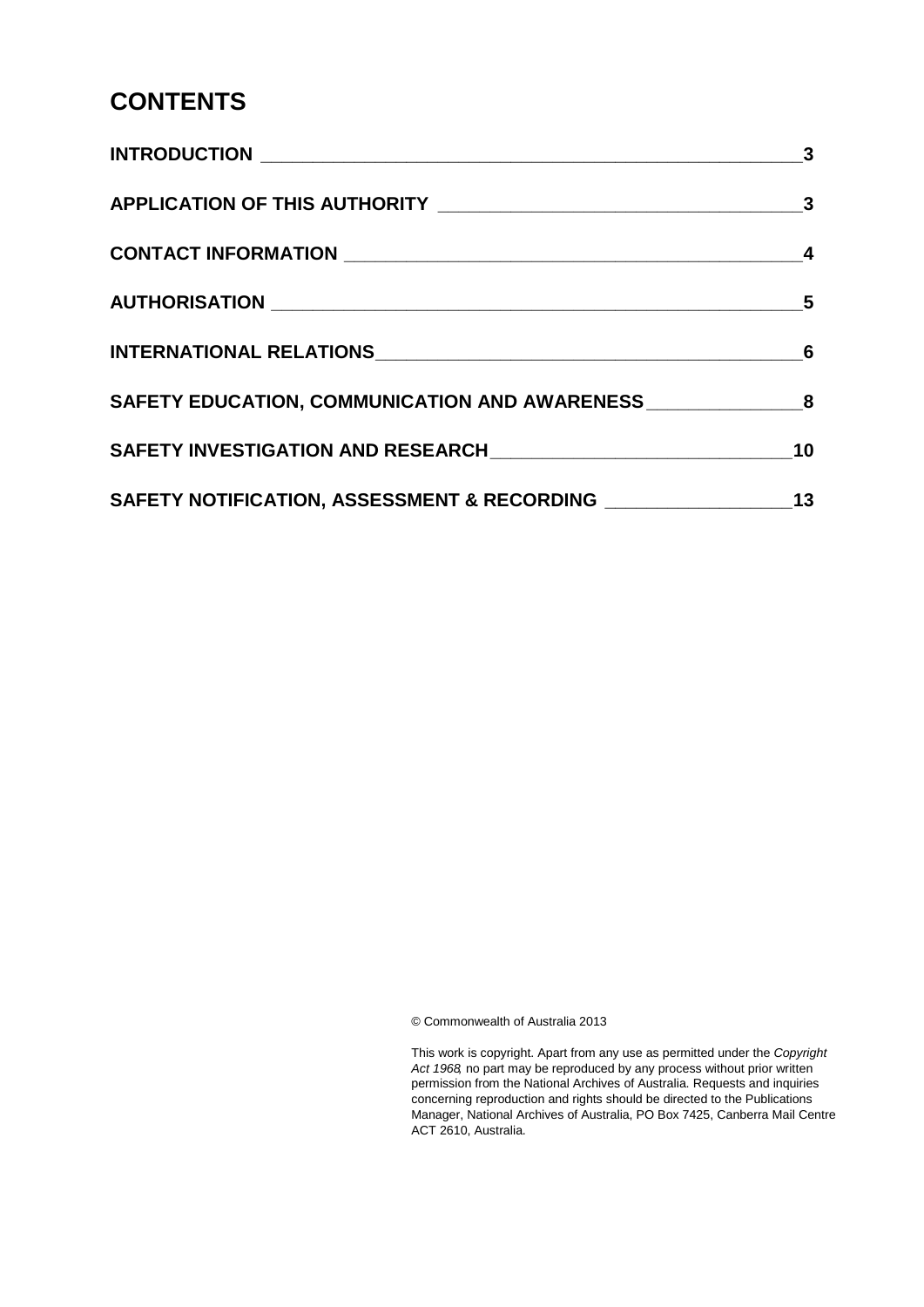#### <span id="page-2-0"></span>**INTRODUCTION**

<span id="page-2-1"></span>The Australian Transport Safety Bureau and the National Archives of Australia have developed this Records Authority to set out the requirements for keeping or destroying records for the core business areas of: International Relations; Safety Education, Communication and Awareness; Safety Investigation and Research; and Safety Notification, Assessment & Recording. It represents a significant commitment on behalf of the Australian Transport Safety Bureau to understand, create and manage the records of its activities.

This Authority is based on the identification and analysis of the business of the Australian Transport Safety Bureau. It takes into account the agency's legal and organisational records management requirements, and the interests of stakeholders, the agency and the National Archives of Australia.

The Authority sets out those records that need to be retained as national archives and specifies the minimum length of time that temporary records need to be kept. This Authority gives Australian Transport Safety Bureau permission under the Archives Act 1983, for the destruction of the temporary records described after the minimum retention period has expired. Retention periods for these temporary records are based on: an assessment of business needs; broader organisational accountability requirements; and community expectations, and are approved by the National Archives of Australia on the basis of information provided by the agency.

As changes in circumstances may affect future records management requirements, the periodic review of this Authority is recommended. All amendments must be approved by the National Archives.

#### **APPLICATION OF THIS AUTHORITY**

1. This Authority replaces the following classes in Records Disposal Authority 2004/00616220 issued to the Department of Transport and Regional Services in 2005: 9573-9574, 9609 and 9612. These classes have been superseded and cannot be used after the date of issue of this Authority.

This authority partially supersedes the following classes in Records Disposal Authority 2004/00616220 issued to the Department of Transport and Regional Services in 2005: 9545-9572, 9577-9580, 9584-9589, 9591-9593 and 9597-9608. These classes cannot be used for Australian Transport Safety Bureau records after the date of issue of this Authority.

- 2. This Authority is to be used to determine how long records must be kept. Records are matched to the relevant core business and records class in the Authority:
	- where the minimum retention period has expired and the records are not needed for agency business they should be destroyed as authorised in this Authority;
	- records that have not reached the minimum retention period must be kept until they do; and
	- records that are identified as Retain as National Archives (RNA) are to be transferred to the National Archives of Australia for preservation.
- 3. This Authority should be used in conjunction with general records authorities such as:
	- the Administrative Functions Disposal Authority (AFDA) and/or AFDA Express issued by the National Archives to cover business processes and records common to Australian Government agencies; and
	- General Records Authority (31) For source (including original) records that have been copied, converted or migrated.
- 4. The Normal Administrative Practice (NAP) provision of the Archives Act 1983 gives agencies permission to destroy certain records without formal authorisation. This usually occurs where records are duplicated, facilitative or for short-term use only. NAP does not replace arrangements agreed to in this Authority but can be used as a tool to assist in identifying records for destruction together with an agency's Records Authority or Authorities, and with AFDA and AFDA Express. The National Archives recommends that agencies develop and implement a Normal Administrative Practice policy. Advice and guidance on destroying records as a normal administrative practice and on how to develop an agency NAP policy is available from the National Archives' website at **[www.naa.gov.au](http://www.naa.gov.au/)**.
- 5. Records that are reasonably likely to be needed as evidence in a current or future judicial proceeding or are subject to a request for access under the Archives Act 1983, the Freedom of Information Act 1982 or any other relevant Act must not be destroyed until the action has been completed.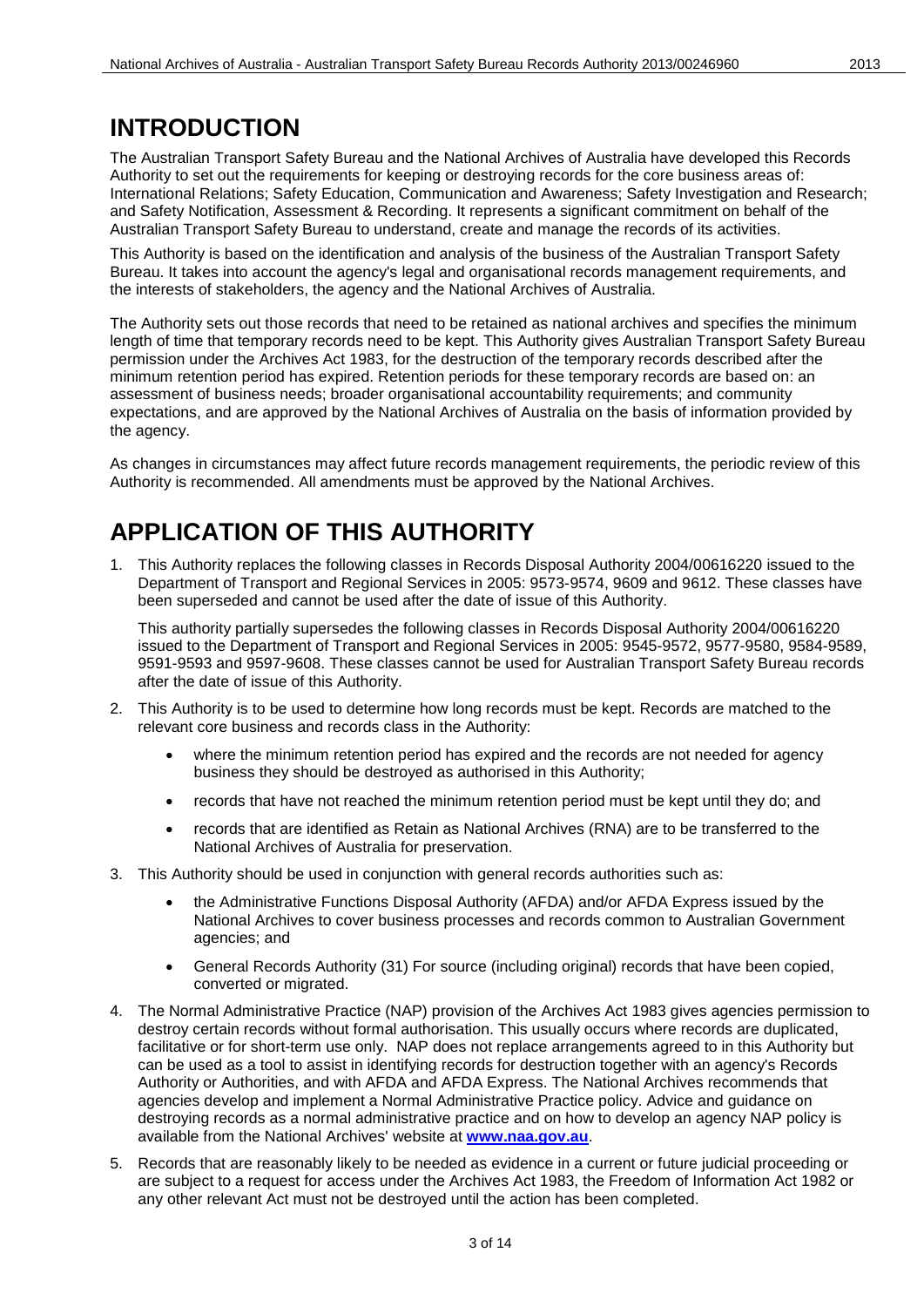- 6. Records subject to a disposal freeze must not be destroyed until the freeze has been lifted. Further information about disposal freezes and whether they affect the application of this Authority is available from the National Archives website at **[www.naa.gov.au](http://www.naa.gov.au/)**.
- 7. Where the method of recording information changes (for example from a manual system to an electronic system, or when information is migrated from one system to a new system) this authority can still be applied, providing the records document the same core business. The information must be accessible for the period of time prescribed in this Authority. The Australian Transport Safety Bureau will need to maintain continuing access to the information, including digital information, for the periods prescribed in this records authority or until the information is transferred into the custody of the National Archives.
- 8. In general, retention requirements indicate a minimum period for retention. The Australian Transport Safety Bureau may extend minimum retention periods if it considers that there is an administrative need to do so, without further reference to the National Archives. Where the Australian Transport Safety Bureau believes that its accountability will be substantially compromised because a retention period or periods are not adequate, it should contact the National Archives for review of the retention period.
- 9. Records coming within 'Retain as national archives' classes in this Authority have been determined to be part of the archival resources of the Commonwealth under section 3C of the Archives Act 1983. The determination of Commonwealth records as archival resources of the Commonwealth obliges agencies to transfer the records to the National Archives when they cease to be current and, in any event, within 15 years of the records coming into existence, under section 27 of the Archives Act 1983.
- 10. Records in the care of agencies should be appropriately stored, managed and preserved. Agencies need to meet this obligation to ensure that the records remain authentic and accessible over time. Under Section 31 of the Archives Act 1983, access arrangements are required for records that become available for public access including those records that remain in agency custody.
- 11. Appropriate arrangements should be made with the National Archives when records are to be transferred into custody. The National Archives accepts for transfer only those records designated as national archives.
- 12. Advice on how to use this Authority is available from the Australian Transport Safety Bureau records manager. If there are problems with the application of the Authority that cannot be resolved, please contact the National Archives.

### <span id="page-3-0"></span>**CONTACT INFORMATION**

For assistance with this authority or for advice on other records management matters, please contact National Archives' Agency Service Centre.

Queen Victoria Terrace Tel: (02) 6212 3610 Parkes ACT 2600 **Fax:** (02) 6212 3989 Canberra Mail Centre ACT 2610 Website: **[www.naa.gov.au](http://www.naa.gov.au/)**

PO Box 7425 Email: **[recordkeeping@naa.gov.au](mailto:recordkeeping@naa.gov.au)**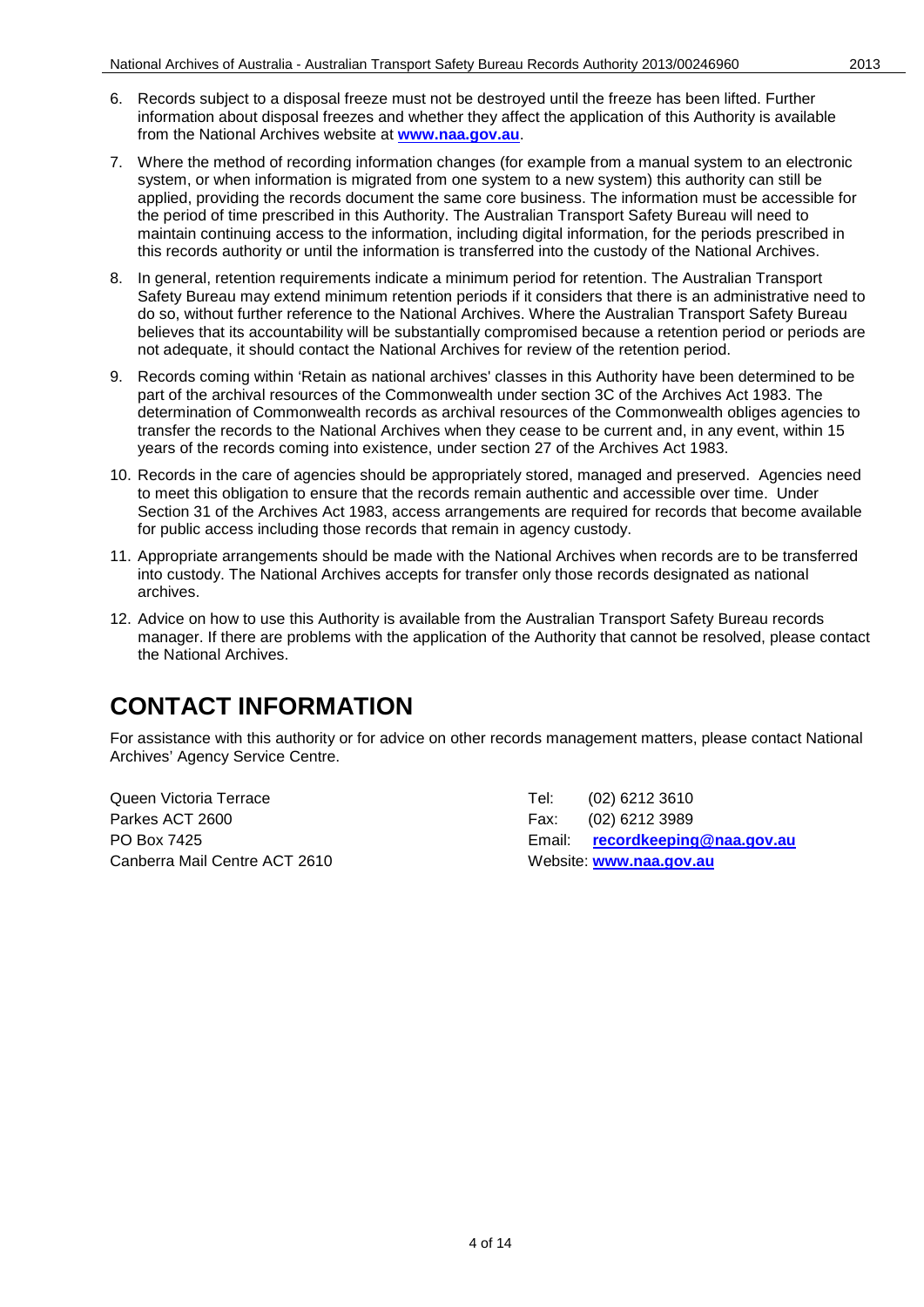#### <span id="page-4-0"></span>**AUTHORISATION**

#### **RECORDS AUTHORITY 2013/00246960**

| Person to whom notice of<br>authorisation is given: | Mr Martin Dolan<br><b>Chief Commissioner</b><br>Australian Transport Safety Bureau<br>62 Northbourne Avenue<br>Canberra ACT 2601 |
|-----------------------------------------------------|----------------------------------------------------------------------------------------------------------------------------------|
|                                                     |                                                                                                                                  |

| <b>Purpose:</b>     | Authorises arrangements for the disposal of records in accordance with<br>Section 24(2)(b) of the Archives Act 1983.                                                                                     |
|---------------------|----------------------------------------------------------------------------------------------------------------------------------------------------------------------------------------------------------|
|                     | Determines records classed as 'Retain as national archives' in this<br>Records Authority to be part of the archival resources of the<br>Commonwealth under section 3C of the Archives Act 1983.          |
|                     |                                                                                                                                                                                                          |
| <b>Application:</b> | All core business records relating to: International Relations; Safety<br>Education, Communication and Awareness; Safety Investigation and<br>Research; and Safety Notification, Assessment & Recording. |

This authority gives permission for the destruction, retention or transfer to the National Archives of Australia of the records described. This authority will apply only with the consent of the agency currently responsible for the business documented in the records described.

**Authorised by Date of issue:**

Director-General National Archives of Australia

David Fricker 17 June 2013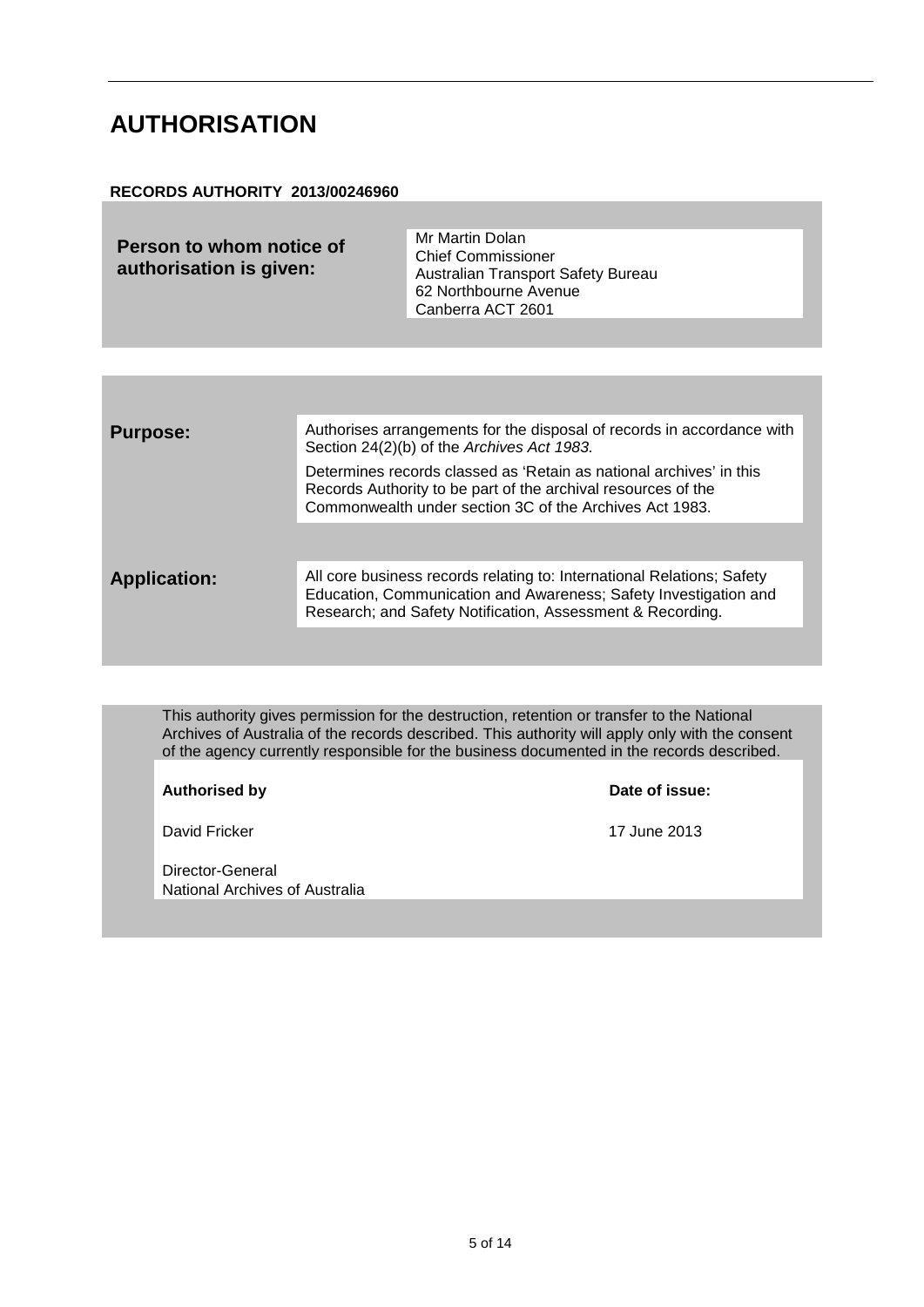<span id="page-5-0"></span>The core business of collaborating internationally on transport safety matters. Includes maintaining and strengthening relationships and strategic alliances with key countries, regions and international agencies, providing assistance programs for other countries, the development of and involvement with global and regional partnerships, strategies, conventions and institutions, such as the International Civil Aviation Organization (ICAO) and International Maritime Organization (IMO).

Activities involved in this core business include:

- preparing and delivering addresses and presentations;
- receiving and providing advice;
- negotiating and establishing agreements;
- initiating, managing and participating in international conferences, committees, working groups and meetings;
- collaborating on the development and amendment of international standards, conventions and protocols;
- variations to compliance with international standards;
- liaising with stakeholders;
- developing and implementing internal policies and procedures;
- appointing representatives to international bodies;
- developing strategies and participating in programs for international co-operation, and Asia-Pacific regional capability. Includes mentoring and training programs;
- planning;
- reviewing and evaluating; and
- managing visits.

*For the development and amendment of Australian safety investigation standards, strategies and policies, use SAFETY INVESTIGATION AND RESEARCH.*

*For audits of the agency's safety investigation practices by international bodies, use SAFETY INVESTIGATION AND RESEARCH.*

*For conducting and assisting with international safety investigations in accordance with Australian legislation and the agency's obligations under international conventions, use SAFETY INVESTIGATION AND RESEARCH.*

*For safety education, communication and awareness activities within Australia, use SAFETY EDUCATION, COMMUNICATION AND AWARENESS.*

*For records of Board meetings, use GOVERNING BODIES.*

*For the development or amendment of legislation or legislative instruments specific to the operations of the agency, use STRATEGIC MANAGEMENT.*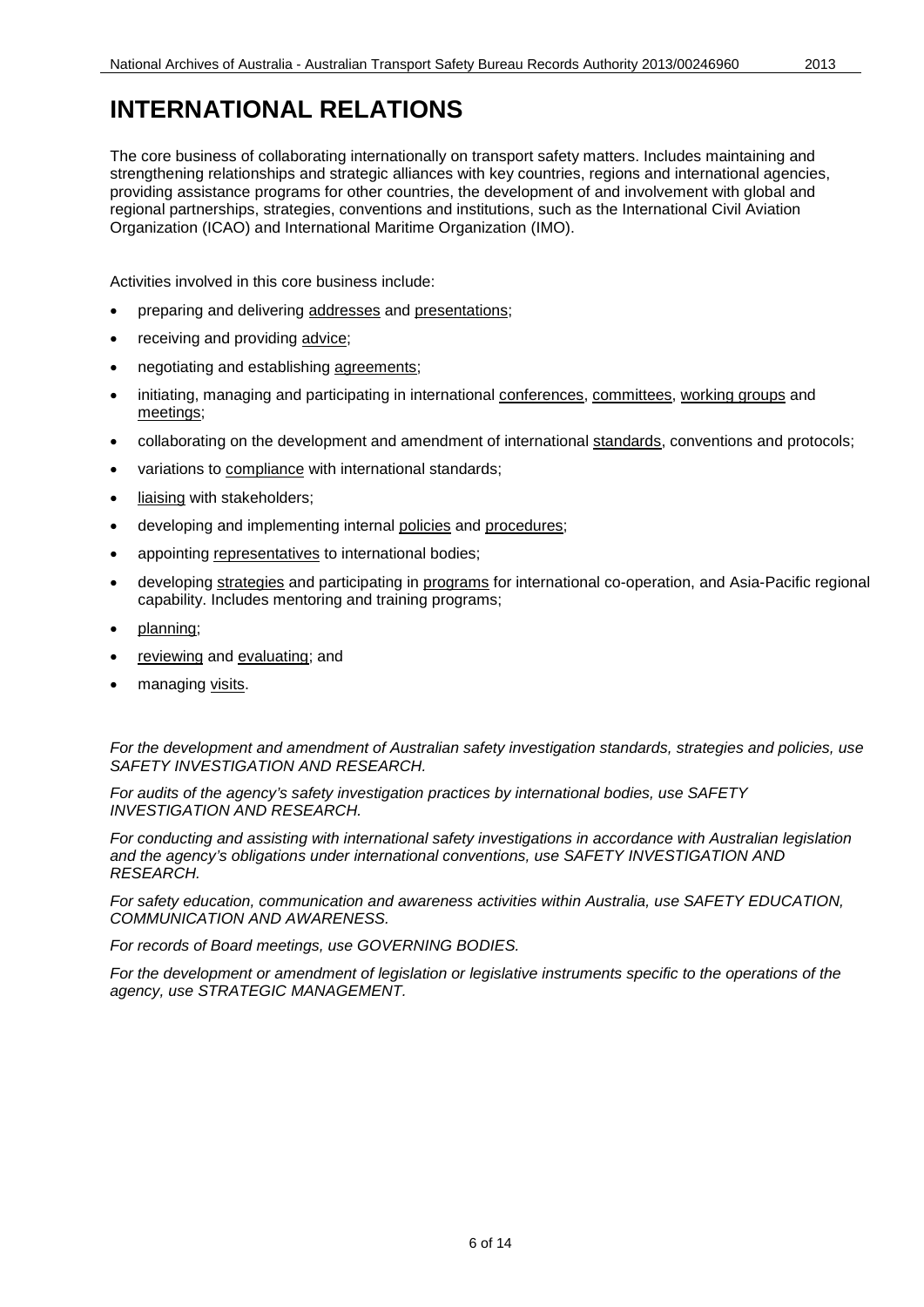### **INTERNATIONAL RELATIONS**

| <b>Class no</b> | <b>Description of records</b>                                                                                                                                                                                                                                                                                                                                                                                                                                                                                                                                                                                                                                                                                                                                                                                                                                                                                                                                                                                                                                                                                                                                                                                                                                                                                                                                                                                                                                                           | <b>Disposal</b><br>action                        |
|-----------------|-----------------------------------------------------------------------------------------------------------------------------------------------------------------------------------------------------------------------------------------------------------------------------------------------------------------------------------------------------------------------------------------------------------------------------------------------------------------------------------------------------------------------------------------------------------------------------------------------------------------------------------------------------------------------------------------------------------------------------------------------------------------------------------------------------------------------------------------------------------------------------------------------------------------------------------------------------------------------------------------------------------------------------------------------------------------------------------------------------------------------------------------------------------------------------------------------------------------------------------------------------------------------------------------------------------------------------------------------------------------------------------------------------------------------------------------------------------------------------------------|--------------------------------------------------|
| 61380           | Records documenting:<br>advice received and provided to the Minister, other agencies, foreign<br>٠<br>governments and their agencies and international organisations that<br>impacts on the management of transport safety and relationships with<br>other countries;<br>addresses and presentations made by the Minister, Commissioners or<br>$\bullet$<br>senior agency staff. Includes conference presentations;<br>agreements including memoranda of understanding, bilateral, cooperative<br>$\bullet$<br>and other formal agreements and contributions in the drafting of<br>international agreements;<br>inter-governmental or inter-agency committees, working groups and<br>$\bullet$<br>external committees where the agency provides the Secretariat or is the<br>lead Commonwealth Government agency;<br>final versions of minutes and supporting documents tabled at high level<br>$\bullet$<br>meetings with inter-government, inter-agency or international<br>organisations;<br>major agency contributions to the development and amendment of<br>$\bullet$<br>standards and other international safety investigation conventions and<br>protocols;<br>final reports of significant international activities, including co-operative<br>$\bullet$<br>program reports and overseas visit reports;<br>final version of international cooperation strategies; and<br>$\bullet$<br>official final reports of international conferences arranged by the agency.<br>$\bullet$ | Retain as<br>national<br>archives                |
| 61381           | Records documenting:<br>variations to compliance with standards and frameworks, such as those<br>٠<br>filed with the International Civil Aviation Organisation (ICAO). Includes<br>notifications of differences.                                                                                                                                                                                                                                                                                                                                                                                                                                                                                                                                                                                                                                                                                                                                                                                                                                                                                                                                                                                                                                                                                                                                                                                                                                                                        | Destroy 25<br>years after<br>action<br>completed |
| 61382           | Records documenting:<br>development of internal policies and procedures, and addresses and<br>٠<br>presentations;<br>administrative arrangements such as those made for international<br>$\bullet$<br>conferences, committees, meetings, visits, etc. Includes venue and<br>catering bookings.                                                                                                                                                                                                                                                                                                                                                                                                                                                                                                                                                                                                                                                                                                                                                                                                                                                                                                                                                                                                                                                                                                                                                                                          | Destroy 3<br>years after<br>action<br>completed  |
| 61383           | Records documenting:<br>routine operational and administrative tasks supporting the core business;<br>٠<br>international relations activities and tasks other than those covered in<br>$\bullet$<br>classes 61380, 61381 and 61382.                                                                                                                                                                                                                                                                                                                                                                                                                                                                                                                                                                                                                                                                                                                                                                                                                                                                                                                                                                                                                                                                                                                                                                                                                                                     | Destroy 7<br>years after<br>action<br>completed  |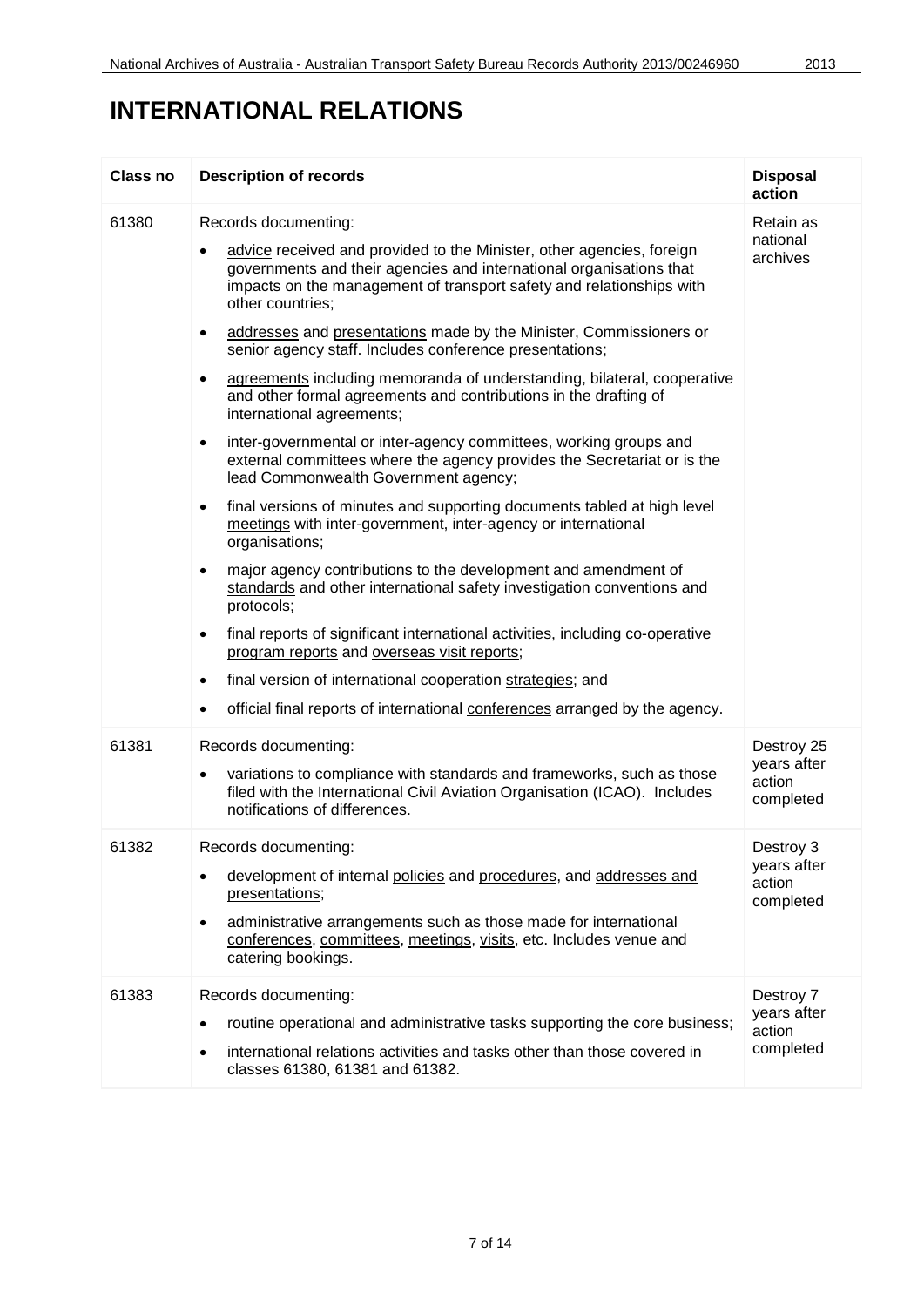<span id="page-7-0"></span>The core business of raising awareness and understanding in relation to transport safety matters. Involves a range of activities including consultation, education, stakeholder management and the promotion and publication of research and investigation findings and recommendations.

Activities involved in this core business include:

- providing and receiving advice;
- developing and delivering addresses and presentations;
- establishing and managing agreements;
- managing and participating in education and awareness-related committees and working groups;
- planning and managing events;
- planning stakeholder management activities;
- surveying and consulting with internal and external stakeholders; and
- developing and reviewing educational resources and communication material.

The performance of the core business is supported by routine administrative tasks such as:

- arranging presentations, promotional events and conferences hosted by the agency;
- routine liaison with stakeholders;
- receiving and responding to general enquiries;
- developing and reviewing internal policies and procedures; and
- managing meetings.

*For research and analysis in relation to safety matters, use SAFETY INVESTIGATION AND RESEARCH.*

*For international mentoring and training programs, use INTERNATIONAL RELATIONS.*

*For the development and delivery of accredited safety investigation training, use ACCREDITED TRAINING.* 

*For marketing agency services, media releases and interviews, and for handling public reaction to agency functions or services, use COMMUNITY RELATIONS.*

*For the agency's annual reporting requirements, use GOVERNMENT RELATIONS.*

*For the issue, receipt and assessment of tenders and the management of the performance of external service providers, such as consultants, use PROCUREMENT.*

*For the production and distribution of published material on the agency's website or hard copy form, use PUBLICATION.*

*For the development, maintenance and management of the agency's website and databases and the provision of online tools to external parties, use TECHNOLOGY & TELECOMMUNICATIONS.*

*For records of Board meetings, use GOVERNING BODIES.*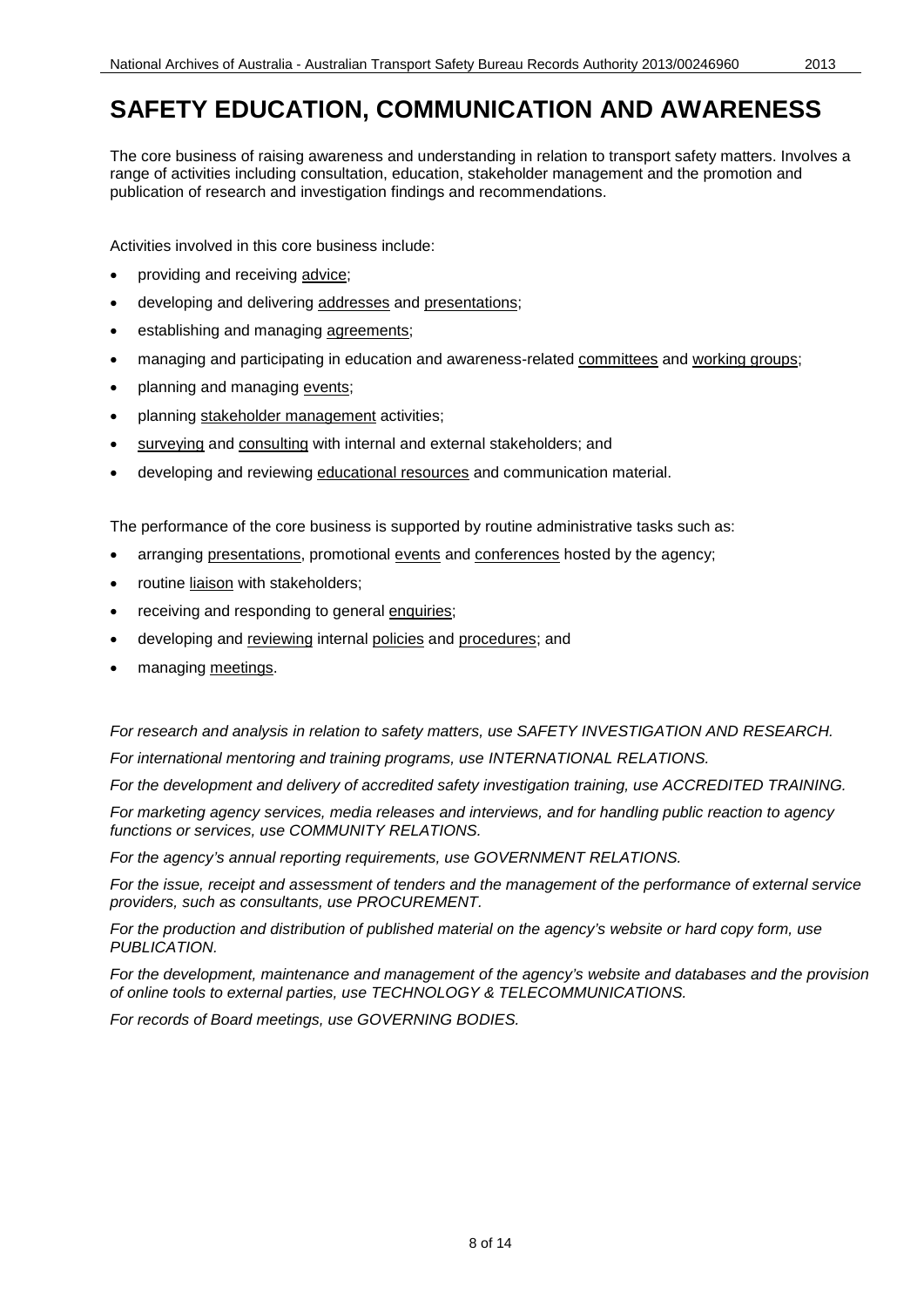| <b>Class no</b> | <b>Description of records</b>                                                                                                                                                                                                                                                                                                                                                                                                                                                                                                                                                                                                                                                               | <b>Disposal</b><br>action                       |
|-----------------|---------------------------------------------------------------------------------------------------------------------------------------------------------------------------------------------------------------------------------------------------------------------------------------------------------------------------------------------------------------------------------------------------------------------------------------------------------------------------------------------------------------------------------------------------------------------------------------------------------------------------------------------------------------------------------------------|-------------------------------------------------|
| 61384           | Records documenting:<br>high level advice, briefings, reports and strategies such as those provided<br>$\bullet$<br>to the Minister and other government agencies in relation to safety<br>education, communication and awareness matters. Includes final<br>community, industry consultation and survey reports;<br>addresses and presentations made by the Minister, Commissioners and<br>$\bullet$<br>senior agency staff;<br>safety education and awareness policies; and<br>$\bullet$<br>inter-government, inter-agency and industry committees and working<br>$\bullet$<br>groups where the agency provides the Secretariat or is the main<br>Commonwealth Government representative. | Retain as<br>national<br>archives               |
| 61385           | Records documenting:<br>liaison and consultation with government and non-government<br>$\bullet$<br>stakeholders, which does not result in alliances or partnerships. Includes<br>survey instruments, completed questionnaires and responses;<br>arranging events, conferences or other initiatives hosted by the agency;<br>٠<br>developing and reviewing educational material;<br>$\bullet$<br>developing and reviewing the agency's procedures and guidelines; and<br>$\bullet$<br>receiving and responding to general enquiries.<br>$\bullet$                                                                                                                                           | Destroy 3<br>years after<br>action<br>completed |
| 61386           | Records documenting:<br>routine operational and administrative tasks supporting the core business;<br>$\bullet$<br>safety education, communication and awareness activities and tasks<br>other than those covered in classes 61384 and 61385.                                                                                                                                                                                                                                                                                                                                                                                                                                               | Destroy 7<br>years after<br>action<br>completed |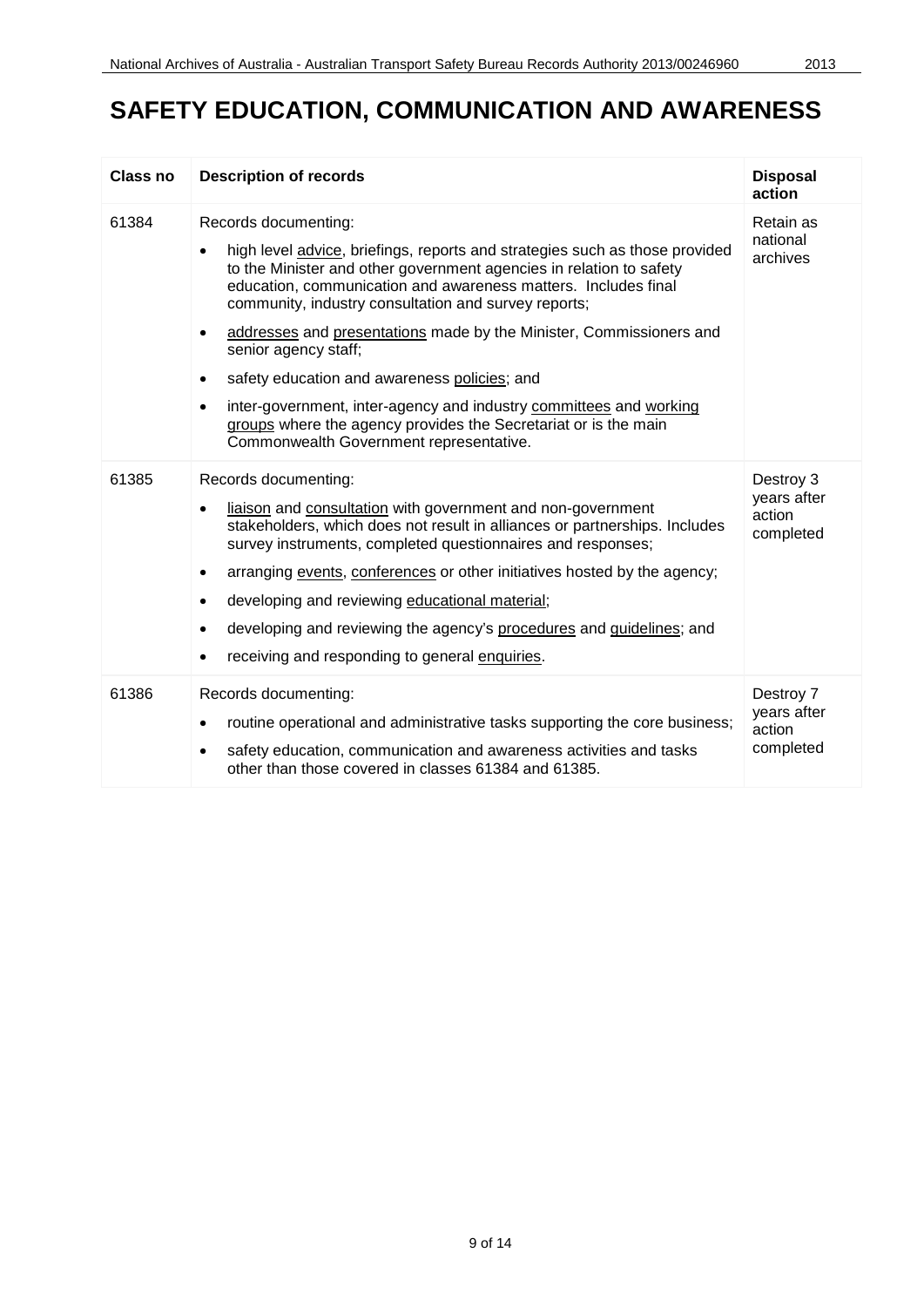<span id="page-9-0"></span>The core business of investigating civil aviation, marine and rail accidents and other transport safety occurrences in Australia that fall within the agency's jurisdiction, and participating in overseas investigations, in accordance with Australian legislation and the agency's obligations under international conventions. Also includes carrying out investigation, research and analysis projects to identify safety accident trends and patterns and recommending safety improvements, and providing support at inquiries and inquests such as acting as expert witnesses.

Activities involved in this core business include:

- undertaking or participating in safety investigations;
- undertaking or commissioning research and analysis projects;
- accident site co-ordination and protection;
- appearing as expert witnesses at inquiries or inquests;
- receipt and provision of advice and briefings;
- liaising with stakeholders;
- managing investigation observers and participants;
- contributing to Australian safety investigation policy, and standards development and amendment;
- participating in and managing investigation-related committees, meetings and working groups;
- compliance audits of the agency's safety investigation practices;
- establishing and managing agreements;
- contingency planning and participating in accident response and recovery exercises;
- managing approvals and authorisations, including delegating authority under transport safety investigation legislation;
- disclosure of investigator conflicts of interest in relation to specific transport investigations;
- managing specialised technical equipment and facilities used in investigations; and
- developing and managing associated policies, procedures, manuals, guidelines, and other instructional tools.

The performance of the core business is also supported by routine administrative tasks such as:

- planning;
- reviewing and evaluating.

*For notifications and confidential reports relating to a safety matter, use SAFETY NOTIFICATION, ASSESSMENT AND RECORDING.*

*For the development and delivery of accredited safety investigation training, use ACCREDITED TRAINING.*

*For engagement with international stakeholders that does not relate to the agency undertaking an investigation in accordance with Australian legislation or the agency's obligations under international conventions, use INTERNATIONAL RELATIONS.*

*For educational material and agency addresses and presentations provided for Australian stakeholders, use SAFETY EDUCATION, COMMUNICATION AND AWARENESS.*

For participation in the development and amendment of international standards, and the notification of *differences to the standards, use INTERNATIONAL RELATIONS.*

*For media releases and interviews, use COMMUNITY RELATIONS.*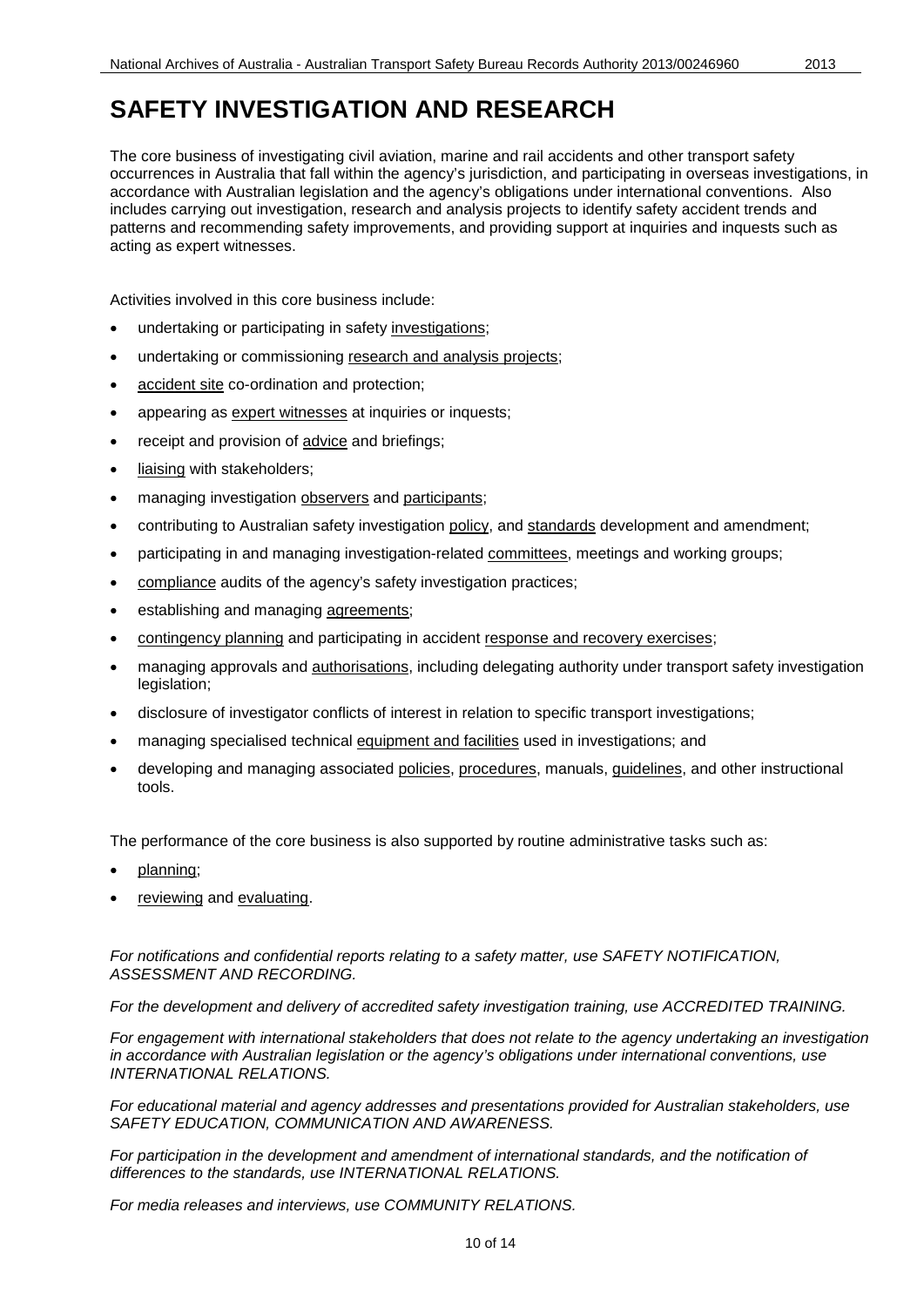#### **SAFETY INVESTIGATION AND RESEARCH**

*For the in-house construction of routine equipment and plant, use PROCUREMENT.*

*For the maintenance and disposal of equipment, use EQUIPMENT & STORES.*

*For safety issues at accident sites, use OCCUPATIONAL HEALTH & SAFETY.*

*For compensation of workers injured carrying out safety investigation and research, use COMPENSATION.*

*For the production and distribution of published investigation material, use PUBLICATION.*

*For the development or amendment of legislation or legislative instruments specific to the operations of the agency, use STRATEGIC MANAGEMENT.*

*For the provision of grant funding to external parties to undertake projects such as safety investigations research, use GRANT MANAGEMENT.*

*For records of Board meetings, use GOVERNING BODIES.*

| <b>Class no</b> | <b>Description of records</b>                                                                                                                                                                                                                                                                                                                                                                                                  | <b>Disposal</b><br>action         |
|-----------------|--------------------------------------------------------------------------------------------------------------------------------------------------------------------------------------------------------------------------------------------------------------------------------------------------------------------------------------------------------------------------------------------------------------------------------|-----------------------------------|
| 61387           | Records documenting:<br>high level advice, briefings, reports and strategies including those<br>provided to the Minister and other government agencies in relation to<br>safety investigation matters, such as recommendations for changes to<br>Australian safety policy, legislation and standards;                                                                                                                          | Retain as<br>national<br>archives |
|                 | agreements with major liability and responsibility implications or<br>$\bullet$<br>obligations that require execution by the head of the executive, governing<br>body or involve the Minister. Includes memoranda of understanding with<br>other organisations and external investigator agreements;                                                                                                                           |                                   |
|                 | information collected in relation to investigations and which was<br>$\bullet$<br>referenced to support findings or to assist with the identification and<br>treatment of safety factors, the elimination of other lines of enquiry, and<br>the treatment of safety issues. Includes: witness statements; background<br>material; interview transcripts; communications with stakeholders;<br>audiovisual and data recordings; |                                   |
|                 | evidence prepared, presented and received in relation to agency<br>$\bullet$<br>personnel appearing as expert witnesses at inquiries or inquests;                                                                                                                                                                                                                                                                              |                                   |
|                 | summary records of investigations such as registers;<br>$\bullet$                                                                                                                                                                                                                                                                                                                                                              |                                   |
|                 | limited-scope factual gathering investigations (also known as 'short'<br>$\bullet$<br>investigations);                                                                                                                                                                                                                                                                                                                         |                                   |
|                 | submissions from directly involved and other parties;<br>$\bullet$                                                                                                                                                                                                                                                                                                                                                             |                                   |
|                 | safety actions, recommendations and responses;<br>٠                                                                                                                                                                                                                                                                                                                                                                            |                                   |
|                 | final reports and supporting data of research and analysis projects that<br>$\bullet$<br>are undertaken to identify safety trends and patterns;                                                                                                                                                                                                                                                                                |                                   |
|                 | safety investigation and research datasets and associated information<br>٠<br>about data fields for example data dictionaries;                                                                                                                                                                                                                                                                                                 |                                   |
|                 | agency contributions to the development of safety standards;<br>$\bullet$                                                                                                                                                                                                                                                                                                                                                      |                                   |
|                 | inter-government, inter-agency and industry committees and working<br>groups where the agency provides the Secretariat, takes a lead role or is                                                                                                                                                                                                                                                                                |                                   |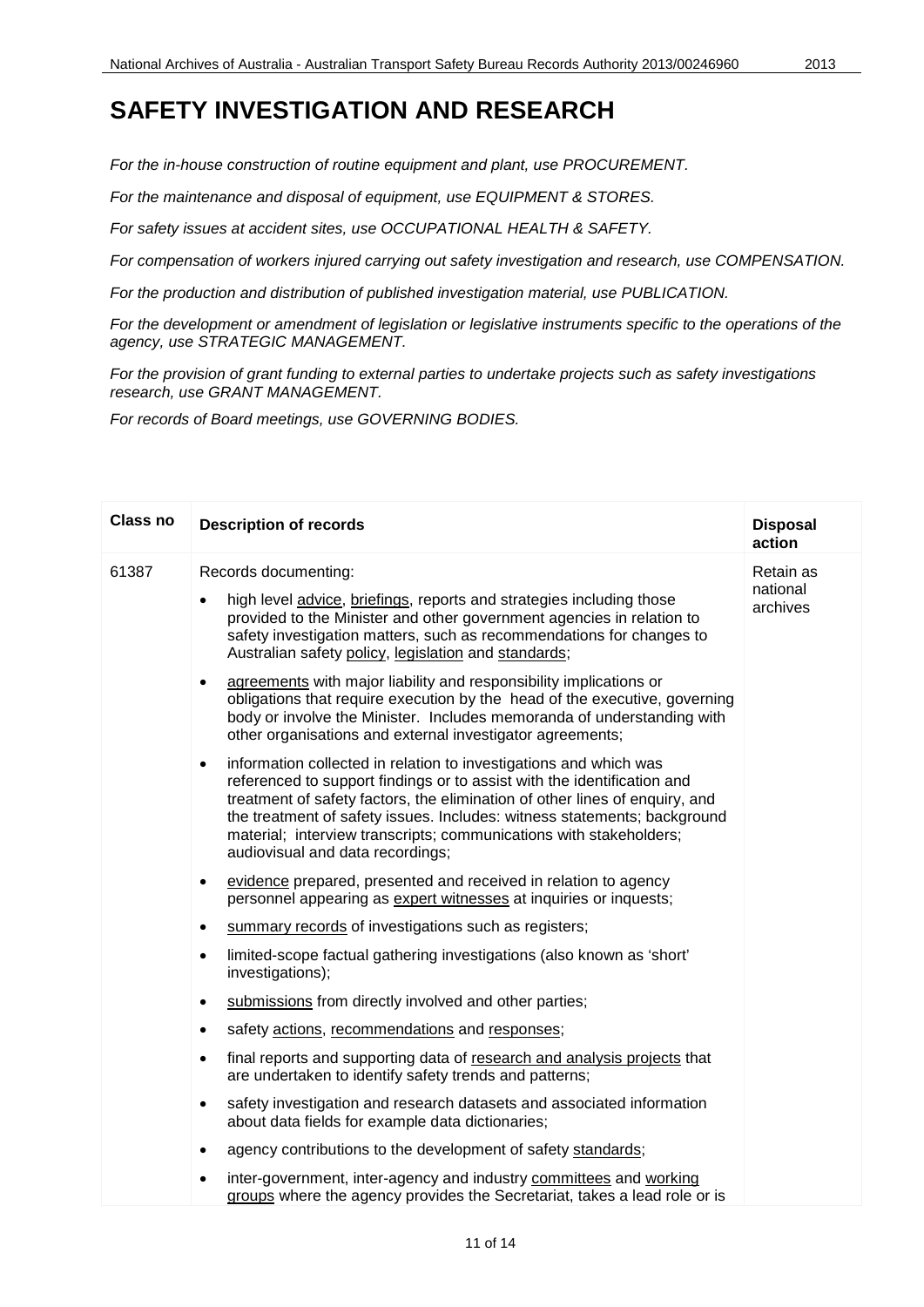### **SAFETY INVESTIGATION AND RESEARCH**

| Class no | <b>Description of records</b>                                                                                                                                                                                                      | <b>Disposal</b><br>action          |
|----------|------------------------------------------------------------------------------------------------------------------------------------------------------------------------------------------------------------------------------------|------------------------------------|
|          | the main Commonwealth Government representative;                                                                                                                                                                                   |                                    |
|          | the in-house construction of specialist, innovative or unique investigation<br>$\bullet$<br>equipment and facilities such as materials and flight recorder laboratories<br>and systems. Includes design and as-built drawings; and |                                    |
|          | master set of internal policies and procedures, including detailed<br>$\bullet$<br>manuals.                                                                                                                                        |                                    |
| 61388    | Records documenting:                                                                                                                                                                                                               | Destroy 25                         |
|          | safety investigation delegations of authority;<br>٠                                                                                                                                                                                | years after<br>action              |
|          | major occurrence contingency plans developed by the agency. Includes<br>$\bullet$<br>planning incident response and recovery;                                                                                                      | completed                          |
|          | the return of items that have been collected /seized at an accident site.<br>$\bullet$<br>Includes file notes and correspondence recording the return of the items;                                                                |                                    |
|          | agreements under seal, excluding any covered by class 61387; and<br>$\bullet$                                                                                                                                                      |                                    |
|          | final reports of investigation practice audits, such as those undertaken by<br>٠<br>international bodies.                                                                                                                          |                                    |
| 61389    | Records documenting:                                                                                                                                                                                                               | Destroy 7                          |
|          | routine operational and administrative tasks supporting the core business,<br>$\bullet$<br>such as liaison that does not support investigation findings;                                                                           | years after<br>action<br>completed |
|          | safety investigation and research activities and tasks other than those<br>٠<br>covered in classes 61387 and 61388.                                                                                                                |                                    |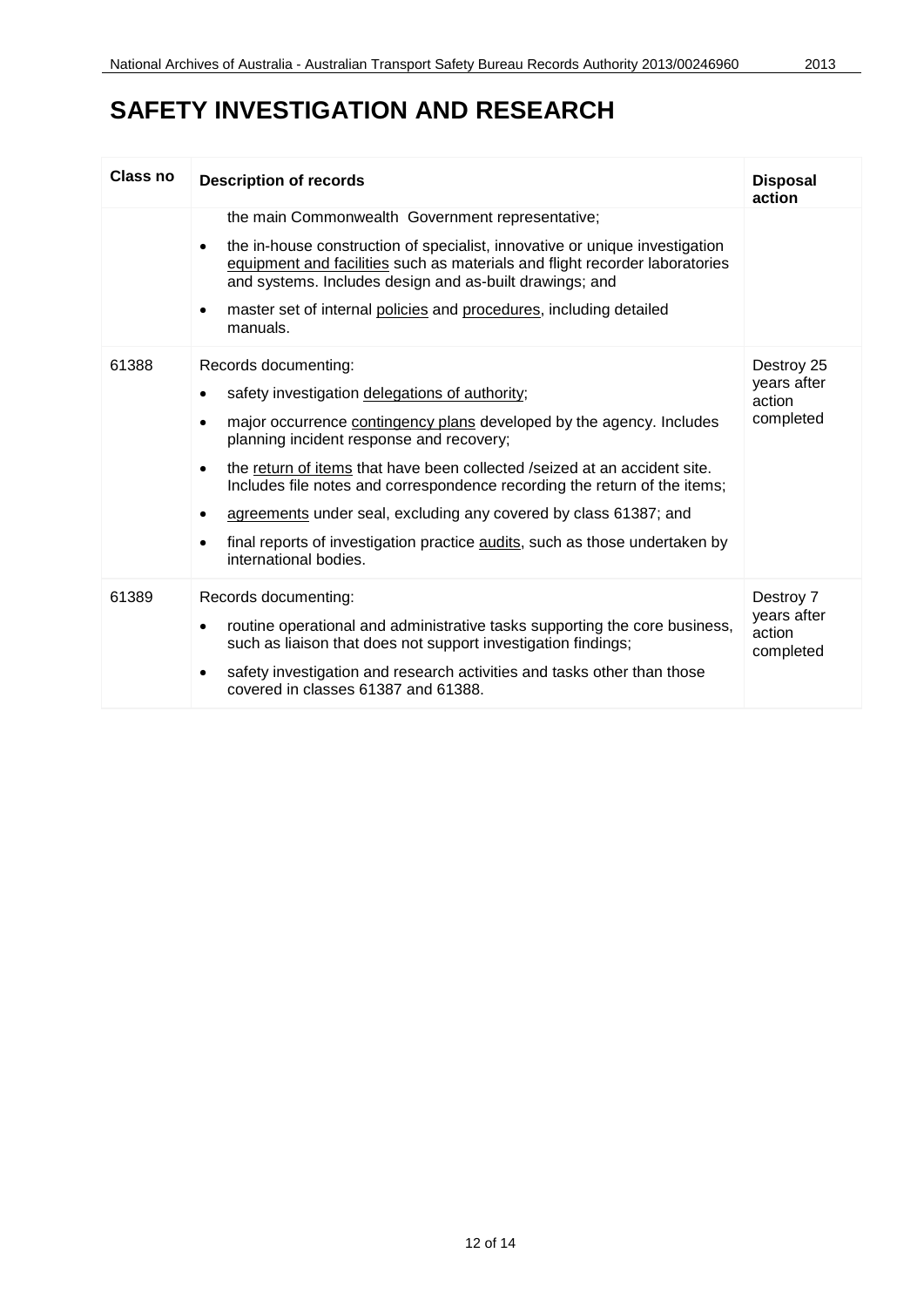<span id="page-12-0"></span>The core business of receiving, assessing and classifying transport accident and other safety occurrence notifications, and managing confidential reporting of general or specific safety concerns received from any person.

Activities involved in this core business include:

- receiving, assessing and recording notifications of transport safety occurrences;
- managing confidential reporting;
- referring and assisting external enforcement action;
- receipt and provision of advice, briefings and reports, including data reports provided in accordance with legislative obligations and international requirements;
- liaising with stakeholders;
- participating in and managing committees, meetings and working groups;
- contributing to Australian transport safety legislation, policy and standards development and amendment;
- compliance with standards and auditing of practices;
- developing and promulgating associated policies, procedures, guidelines, and other instructional tools; and
- receiving and responding to general enquiries regarding occurrences, including requests for information from flight crew.

The performance of this core business is supported by routine administrative tasks such as:

- planning;
- reviewing and evaluating.

*For the investigation, research and analysis of safety matters, including Australian government inter-agency agreements, use SAFETY INVESTIGATION AND RESEARCH.*

For international agreements and for participation in the development and amendment of international *standards, use INTERNATIONAL RELATIONS.*

*For other government agreements and notifications from the Minister concerning the strategic direction of the agency, use GOVERNMENT RELATIONS.*

*For the development or amendment of legislation or legislative instruments specific to the operations of the agency, use STRATEGIC MANAGEMENT.*

*For the development and delivery of accredited safety investigation training, use ACCREDITED TRAINING.*

*For addresses, speeches and presentations use SAFETY EDUCATION, COMMUNICATION AND AWARENESS.*

*For media releases and interviews, use COMMUNITY RELATIONS.*

*For records of Board meetings, use GOVERNING BODIES.*